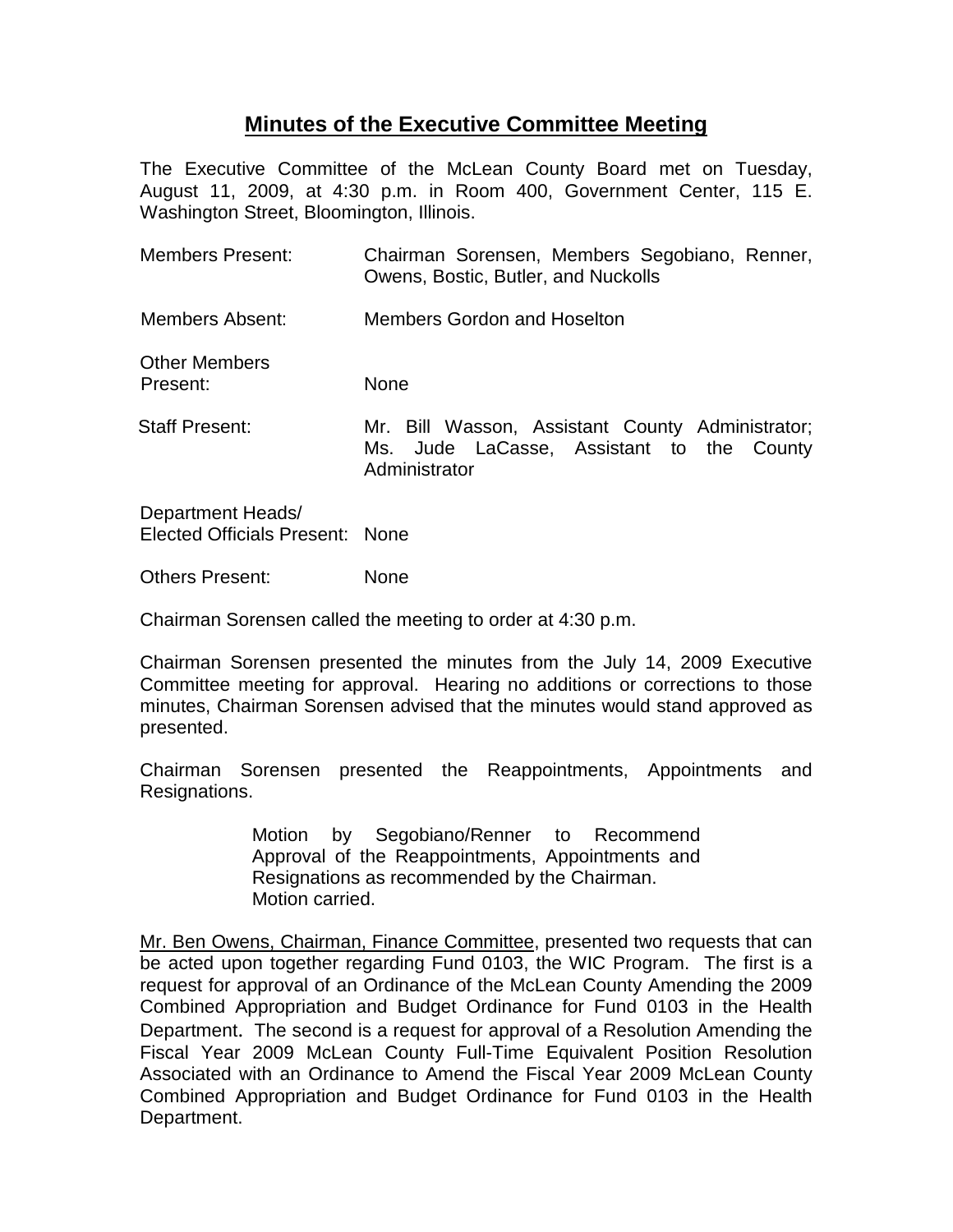Minutes of the Executive Committee August 11, 2009 Page Two

> Motion by Owens/Renner to recommend approval of an Ordinance of the McLean County Board Amending the 2009 Combined Appropriation and Budget Ordinance for Fund 0103 in the Health Department; and to recommend approval of a Resolution Amending the Fiscal Year 2009 McLean County Full-Time Equivalent Position Resolution Associated with an Ordinance to Amend the Fiscal Year 2009 McLean County Combined Appropriation and Budget Ordinance for Fund 0103 in the Health Department. Motion carried.

Mr. Owens presented a request for approval of an Ordinance of the McLean County Board Amending the 2009 Combined Appropriation and Budget Ordinance for Fund 0105 in the Health Department.

> Motion by Owens/Bostic to recommend approval of an Ordinance of the McLean County Board Amending the 2009 Combined Appropriation and Budget Ordinance for Fund 0105 in the Health Department. Motion carried.

Mr. Owens presented two requests that can be acted upon together regarding Fund 0107. The first is a request for approval of an Ordinance of the McLean County Board Amending the 2009 Combined Appropriation and Budget Ordinance for Fund 0107 in the Health Department. The second is a request for approval of a Resolution Amending the Fiscal Year 2009 McLean County Full-Time Equivalent Position Resolution associated with an Ordinance to Amend the Fiscal Year 2009 McLean County Combined Appropriation and Budget Ordinance for Fund 0107 in the Health Department.

> Motion by Owens/Renner to recommend approval of an Ordinance of the McLean County Board Amending the 2009 Combined Appropriation and Budget Ordinance for Fund 0107 in the Health Department; and approval of a Resolution Amending the Fiscal Year 2009 McLean County Full-Time Equivalent Position Resolution Associated with an Ordinance to Amend the Fiscal Year 2009 McLean County Combined Appropriation and Budget Ordinance for Fund 0107 in the Health Department. Motion carried.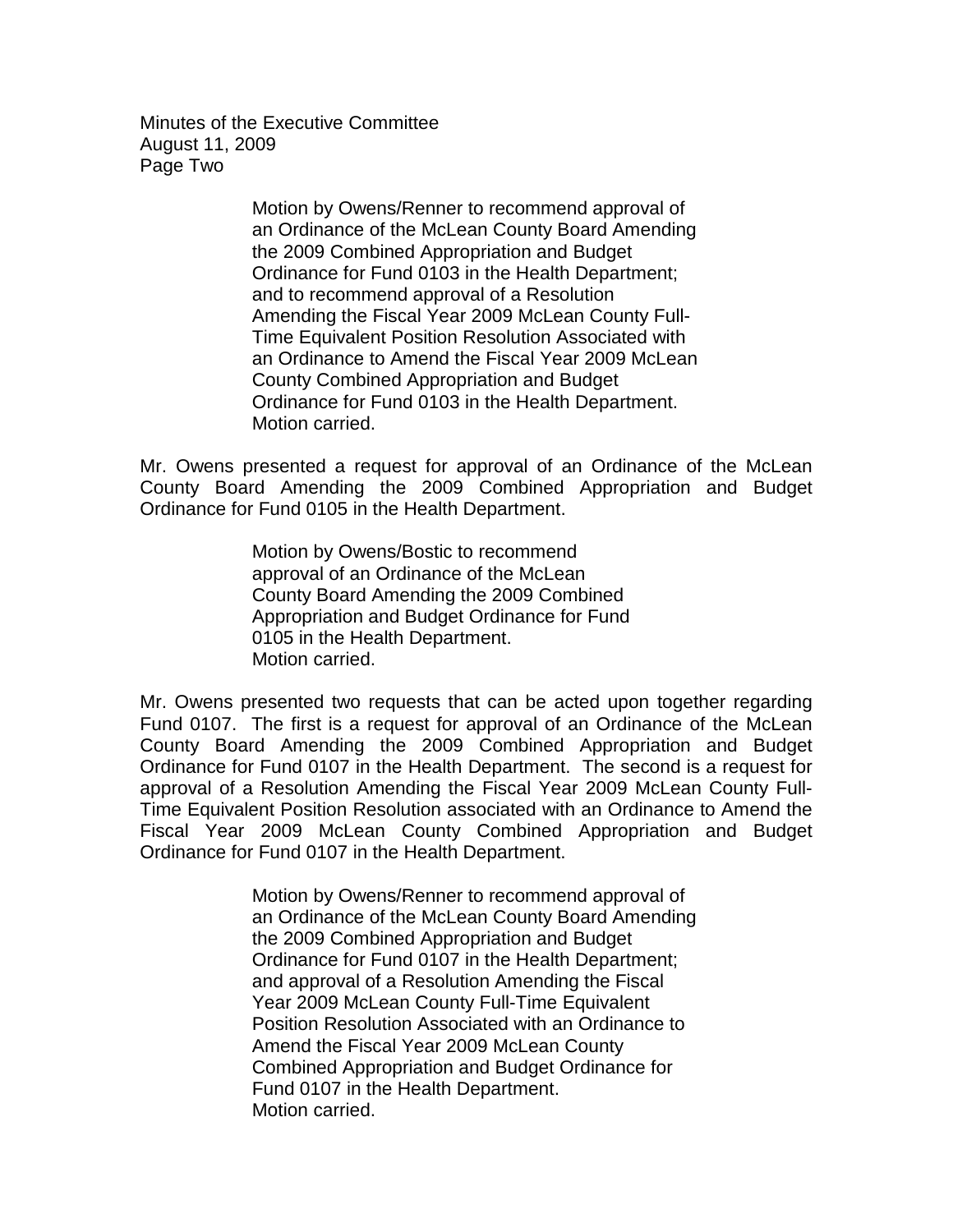Minutes of the Executive Committee August 11, 2009 Page Three

Mr. Owens advised that Ms. McNeil updated the Finance Committee on the receivables due from the State of Illinois. He noted that most of the funds due from the State are for salary reimbursements to the Corrections and Probation Officers. Mr. Owens indicated that the State of Illinois owes the County approximately \$800,000.00. He added that the State has always been behind in reimbursing Probation salaries, but the delinquency has escalated since the State budget crisis.

Chairman Sorensen commented that about three years ago we went through a similar cycle where the County was due \$800,000-\$900,000 from the State.

Mr. Owens pointed out that some of those reimbursement funds have been signed off and sent to the Comptroller who has not released the funds due to the State's financial condition. He recommended that the Executive Committee read the minutes from the Finance Committee for further information on the lengthy discussion regarding the reimbursement due from the State.

Chairman Sorensen asked if there were any questions or comments. Hearing none, he thanked Mr. Owens.

Mr. Tari Renner, Chairman, Justice Committee, presented a request for approval of an Intergovernmental Agreement between the Law and Justice Commission Mobil Team (MTU) #8 and McLean County Court Services – Court Services.

> Motion by Renner/Segobiano to Recommend Approval of an Intergovernmental Agreement between the Law and Justice Commission Mobil Team Unit (MTU) #8 and McLean County Court Services – Court Services. Motion carried.

Mr. Renner presented a request for approval to apply for a JAG Recovery Law Enforcement Grant from the Illinois Criminal Justice Information Authority.

> Motion by Renner/Segobiano to Recommend Approval to Apply for a JAG Recovery Law Enforcement Grant from the Illinois Criminal Justice Information Authority – Sheriff's Department. Motion carried.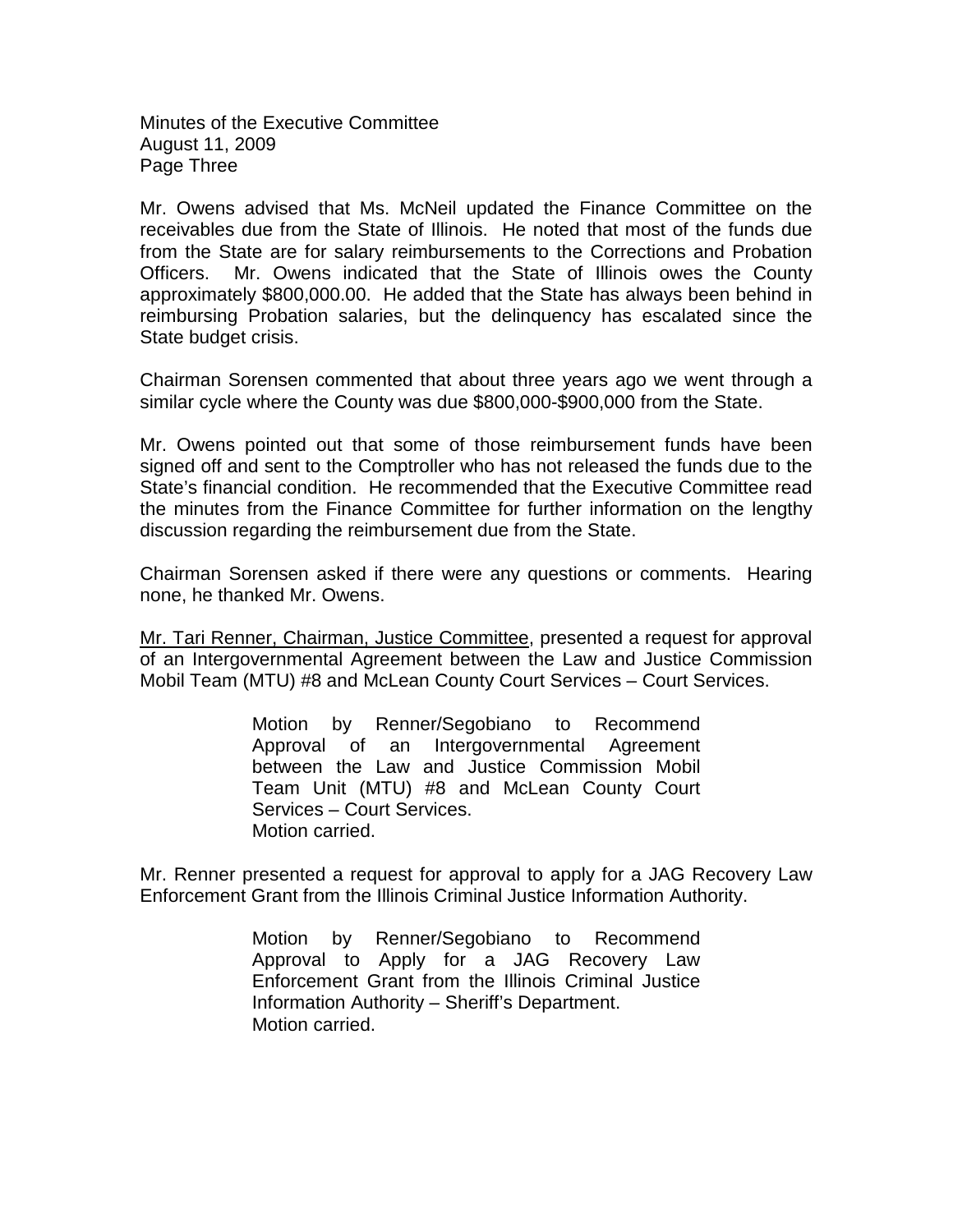Minutes of the Executive Committee August 11, 2009 Page Four

Mr. Renner referred to item C.2)c) on the agenda, namely a request for approval to award the bid for Jail Food Service to Aramark in the Sheriff's Department. He informed the Committee that by out-sourcing the jail food service, the County may save over \$200,000.00. Mr. Renner added that this will have minor impact on personnel.

Chairman Sorensen asked if there were any additional questions or comments. Hearing none, he thanked Mr. Renner.

Mr. Paul Segobiano, Vice Chairman, Land Use and Development Committee. reported that the Land Use and Development Committee brings no items for action to the Executive Committee.

Chairman Sorensen asked if there were any questions or comments. Hearing none, he thanked Mr. Segobiano.

Ms. Diane Bostic, Chairman, Property Committee, advised that the Property Committee brings no items for action to the Executive Committee.

Chairman Sorensen asked if there were any questions or comments. Hearing none, he thanked Ms. Bostic.

Mr. Stan Hoselton, Chairman, Transportation Committee, was unable to attend the meeting. Chairman Sorensen reported that the Transportation Committee brings no items for action to the Executive Committee.

Mr. Bill Wasson, Assistant County Administrator stated that he had no items to present to the Committee.

Mr. Segobiano referred to the discussion at the last County Board meeting regarding the current Personnel Policy. He recommended that the Finance Committee review the current Personnel Policy and either recommend to the Board that we continue with the Policy or make appropriate salary changes, if necessary. Mr. Segobiano expressed his concern that the County has recently approved several requests to offer a salary above the starting maximum salary permitted under the County's Personnel Ordinance. He recommended that the Personnel Policy reflect the accurate salary for each position and that the practice of offering a salary above the starting maximum salary be discontinued.

Mr. Nuckolls concurred with Mr. Segobiano. He expressed his hope that the County will end the practice of finding extra money to offer a salary above the maximum starting salary. He pointed out that his employer has had to impose a pay freeze due to the difficult economic times. Mr. Nuckolls added that the employees are very well aware and accepting of the situation.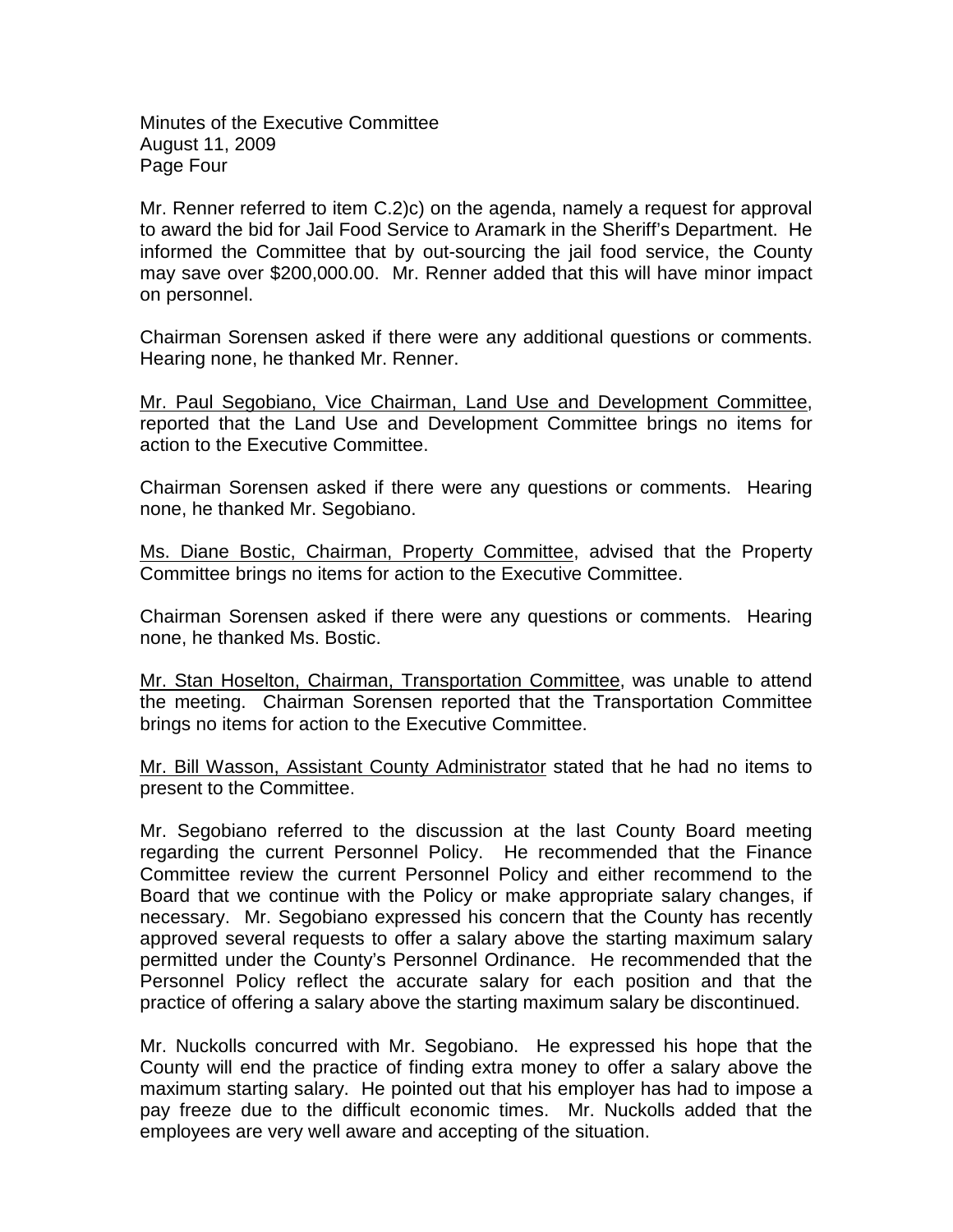Minutes of the Executive Committee August 11, 2009 Page Five

Mr. Segobiano indicated that his position does not reflect against a department head or a particular individual, but a position. He reiterated that the salary structure needs to be reviewed.

Chairman Sorensen stated that it is appropriate for the Executive Committee to ask Committees of the Board to evaluate issues, such as this.

Mr. Nuckolls asked for an explanation on an issue that was recently passed at a Board meetings regarding watching the budget. Chairman Sorensen replied that budget reductions were recently approved by the County Board and supported by the Department Heads and Elected Officials. Mr. Nuckolls asked why this wasn't brought up at the meeting last month when the request to offer a salary above the starting maximum salary was introduced and approved. Chairman Sorensen responded that it is very important to remember that every new hire does not require a budget adjustment. Out of 200 new hires, five requests were made in the last year for a salary above the starting maximum salary.

Chairman Sorensen expressed his appreciation and support of the members of the Committee regarding this issue. He reiterated the recommendation of the Executive Committee that the Finance Committee review those parts of the Personnel Policy that address the issue of requests to offer a salary above the starting maximum salary.

Chairman Sorensen advised that the 2010 budget appears to be tighter than it has been since he has been on the board. He noted that there are discussion topics of no across-the-board raises this year. Chairman Sorensen indicated that the Finance Committee and the County Administration are looking for ways to make sure that the County does not add to the problem of layoffs. He advised that it is going to be a very aggressive year. Chairman Sorensen added that Board members may have to make difficult decisions regarding employees and department heads.

Mr. Segobiano pointed out that some of the allocations the County provides to other entities need to be re-evaluated. He also expressed his frustration with the State of Illinois for its inability to reimburse the County for money it is due.

Mr. Owens stated that if any members of the Committee have any specific comments or questions about the Personnel Policy for the Finance Committee to consider, he would be happy to address those issues.

Mr. Segobiano recommended that a wage freeze could be considered before considering lay-offs.